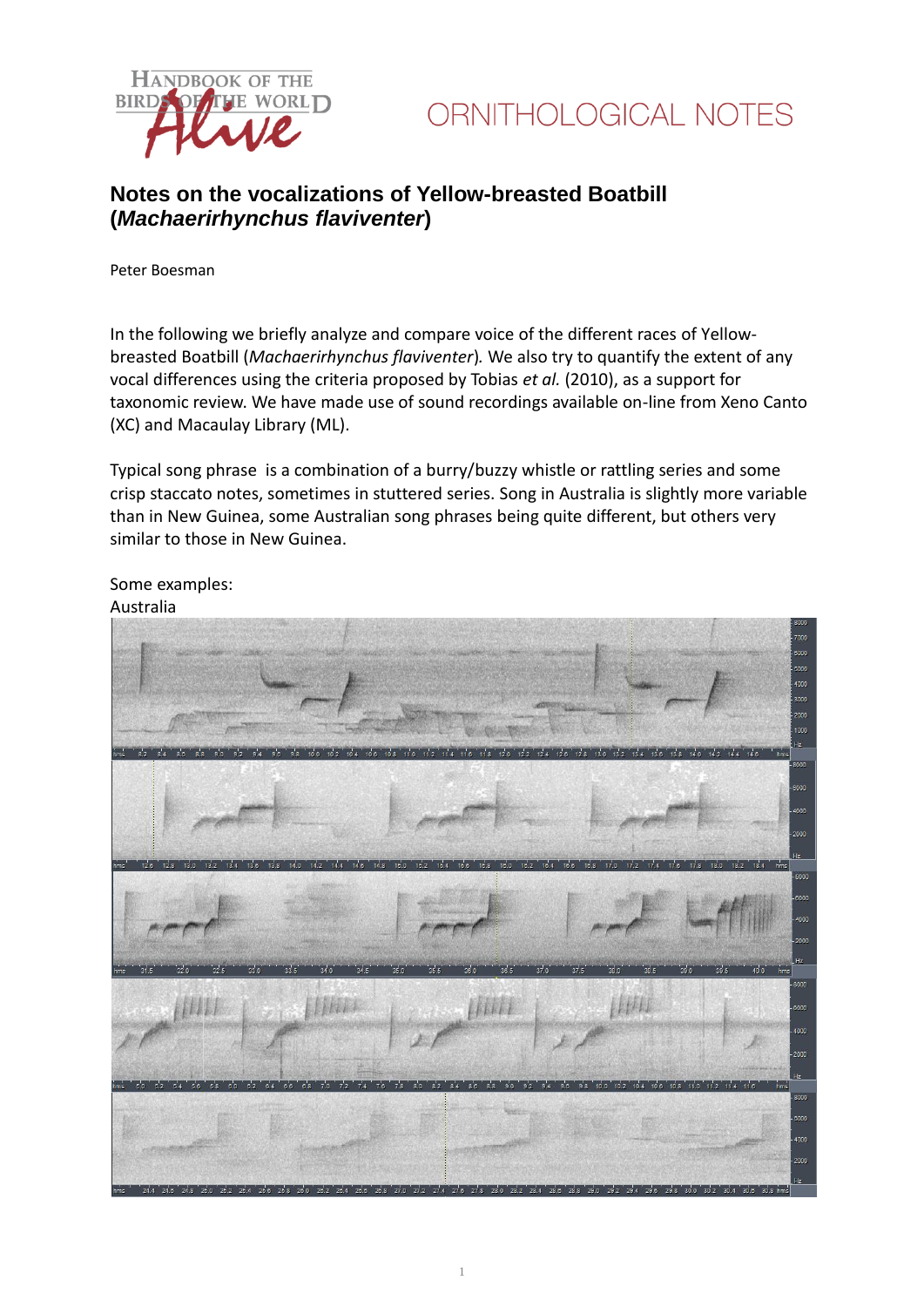

# ORNITHOLOGICAL NOTES

New Guinea



Basic sound parameters such as frequency range, min/max. frequency, note length, phrase length etc. are all rather similar.

Given the degree of variation, we have not found any clear differences between birds of New Guinea and Australia (which form morphologically two distinct groups). A much larger set of recordings would be needed to prove any statistically significant differences, but it can be expected that at most this will lead to a minor vocal score when applying Tobias criteria.

This note was finalized on 16th November 2015, using sound recordings available on-line at that moment. We would like to thank in particular the sound recordists who placed their recordings for this species on XC and ML: Marc Anderson, Nick Athanas, Scott Connop, Fernand Deroussen, Phil Gregory, Emma Greig, Henk Krajenbrink, Linda Macaulay, Andrew Mack, Eliot Miller, John V Moore, Frank Rheindt and Marc Robbins.

## **References**

Tobias, J.A., Seddon, N., Spottiswoode, C.N., Pilgrim, J.D., Fishpool, L.D.C. & Collar, N.J. (2010). Quantitative criteria for species delimitation. *Ibis* 152(4): 724–746.